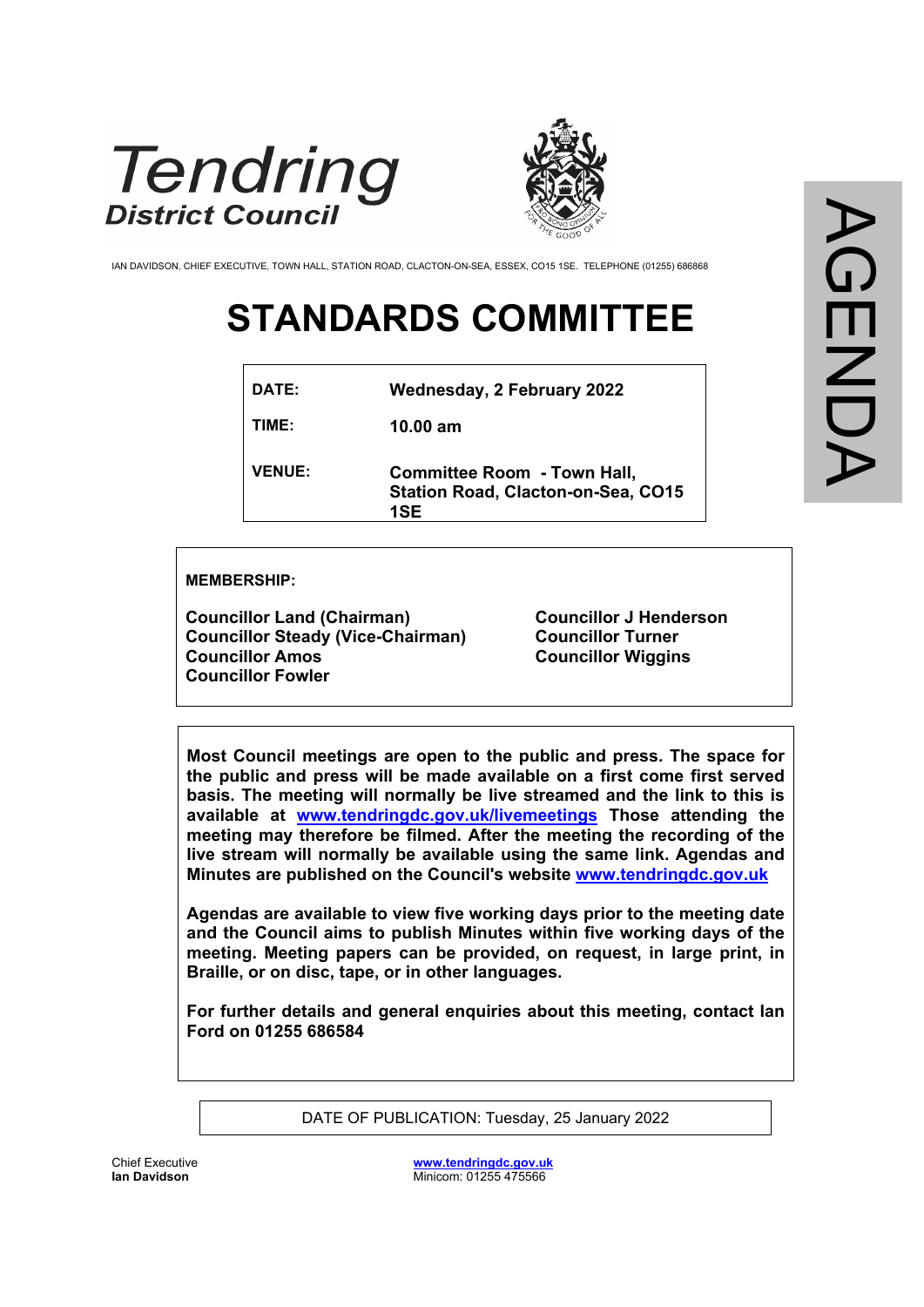# **1 Apologies for Absence and Substitutions**

The Committee is asked to note any apologies for absence and substitutions received from Members.

# **2 Minutes of the Last Meeting (Pages 1 - 4)**

To confirm and sign as a correct record, the minutes of the meeting of the Standards Committee, held on 27 October 2021.

# **3 Declarations of Interest**

Councillors are invited to declare any Disclosable Pecuniary Interests or Personal Interest, and the nature of it, in relation to any item on the agenda.

# **4 Questions on Notice pursuant to Council Procedure Rule 38**

Subject to providing two working days' notice, a Member of the Committee may ask the Chairman of the Committee a question on any matter in relation to which the Council has powers or duties which affect the Tendring District **and** which falls within the terms of reference of the Committee.

#### **5 Report of the Monitoring Officer - A.1 - Social Media Guidance for Members 2022 (Pages 5 - 14)**

To review the Council's Social Media Guidance for Members and give specific advice to be issued for Elected Members.

#### **6 Report of the Monitoring Officer - A.2 - Mandatory Training for Members - Annual Update (Pages 15 - 20)**

To update the Standards Committee, as part of its agreed work programme, on the current position of mandatory training for Members (and named substitute members) of the Council's Audit, Licensing & Registration, Planning and Standards Committees.

### **7 Report of the Monitoring Officer - A.3 - Annual Report on Declarations of Interest and Associated Matters (Pages 21 - 26)**

To present the Committee with an overview on the register of, and declarations of, interests made by Members from 1 April 2021 until 21 January 2022.

# **8 Quarterly Complaints Update (Pages 27 - 28)**

The Monitoring Officer will give an update on existing cases together with general details of new cases, if any.

# **9 Monitoring Officer's Update - Review of the Model Code of Conduct**

The Monitoring Officer will give an oral update on the current position in relation to the review of the Model Code of Conduct.